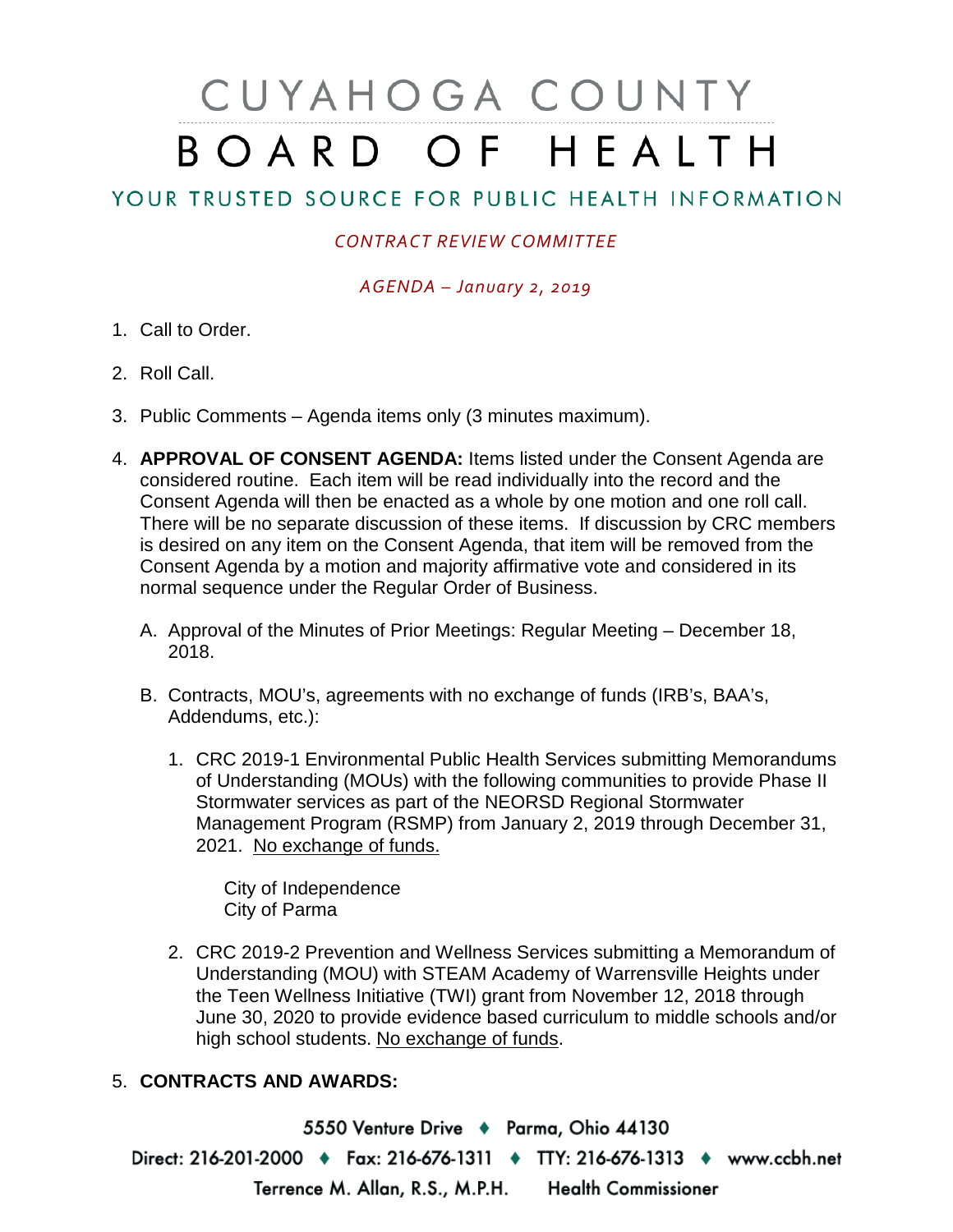- A. Tabled Items
	- 1. CRC 2018-100 7208 Broadview Rd. Parma, Ohio 44134
	- 2. CRC 2018-123 7454 Bronson Rd. Olmsted Township, Ohio 44138
	- 3. CRC 2018-160 27912 Pergl Rd. Solon, Ohio 44139
	- 4. CRC 2018-161 27605 Pergl Rd. Glenwillow, Ohio 44139
	- 5. CRC 2018-162 6845 Richmond Rd. Glenwillow, Ohio 44139
- B. New Items For Review
	- 1. Bid/Quote Openings ≥ \$25,000.00
	- 2. Bid/Quote Openings < \$25,000.00

*Lead Program*

- a. CRC 2019-3 XRF Lead Analyzer RFQ 2018-08
- 3. Expenditures: Contracts < \$25,000.00
	- a. CRC 2019-4 Prevention and Wellness Services submitting an addendum to the contract with Heidi Harris, MSN, CNP (2018-116 & 2015-151) to increase the amount paid to Heidi Harris from \$7,850.00 to \$11,000.00.

Purpose: To serve as the Certified Nurse Practitioner for the Cuyahoga County Board of Health Family Planning Clinic.

Funding Source: 100% reimbursable through the FY2019 RHW grant

5550 Venture Drive ♦ Parma, Ohio 44130 Direct: 216-201-2000 ♦ Fax: 216-676-1311 ♦ TTY: 216-676-1313 ♦ www.ccbh.net Terrence M. Allan, R.S., M.P.H. **Health Commissioner**